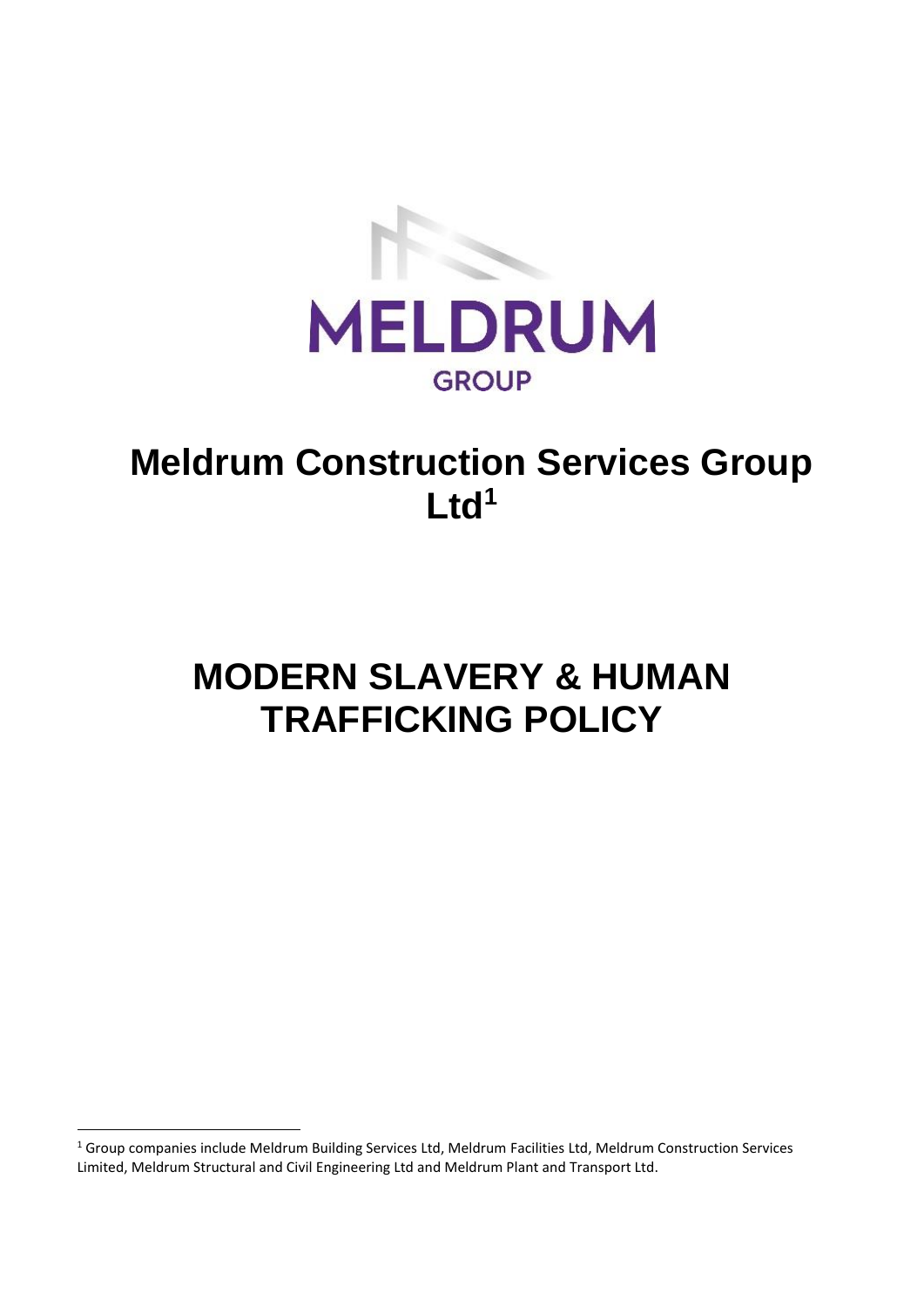

### **Contents**

This statement is made pursuant to section 54(1) of the Modern Slavery Act 2015 and sets out the steps we have taken to ensure that our business as well as our supply chains are free from slavery and human trafficking during the financial year ending 30 November 2019.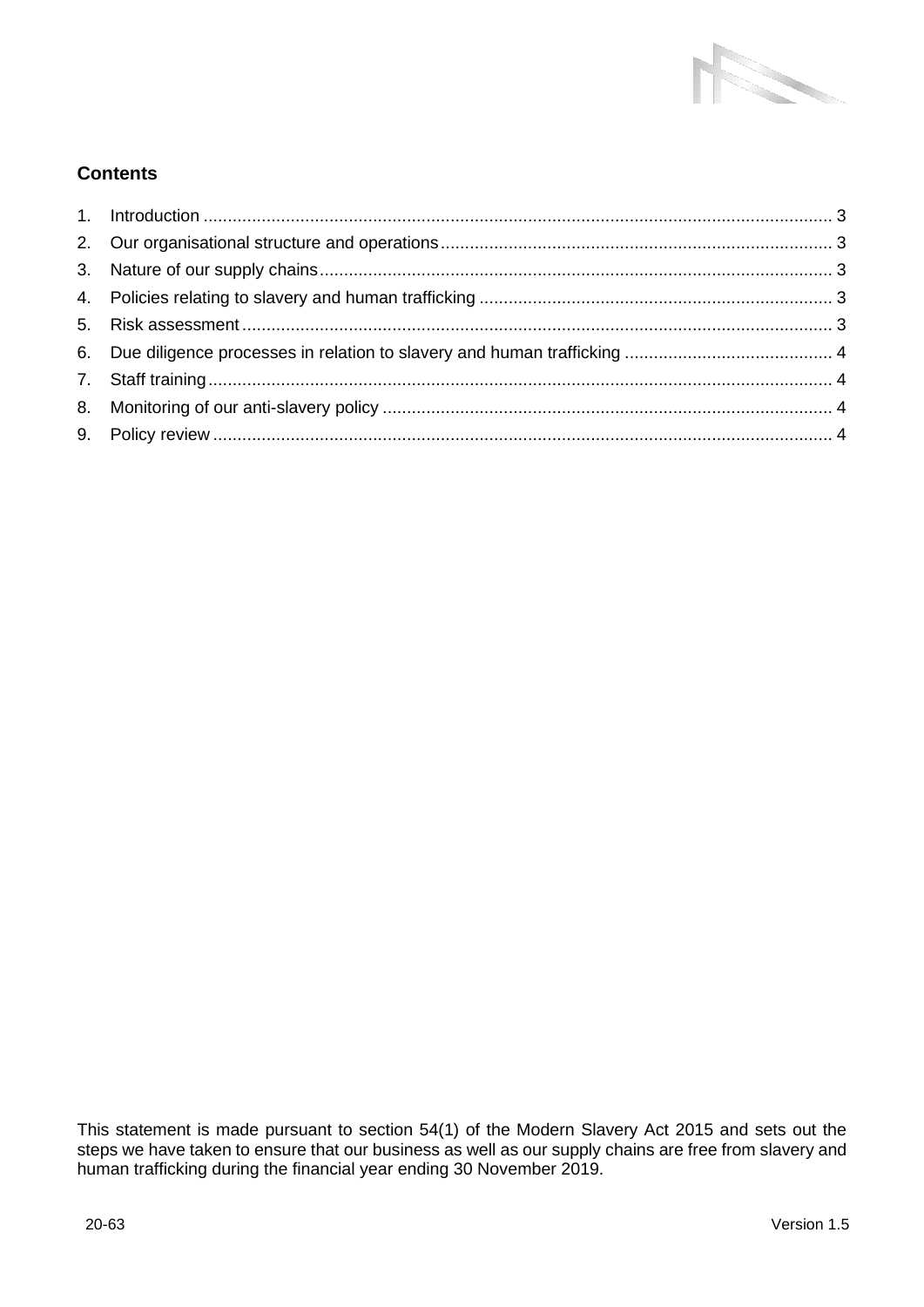

#### <span id="page-2-0"></span>**1. Introduction**

Meldrum Construction Services Group Ltd is committed to preventing slavery and human trafficking occurring in any of its corporate activities, as well as seeking to ensure that our supply chains are also free from such practices.

#### <span id="page-2-1"></span>**2. Our organisational structure and operations**

Meldrum Construction Services Group Ltd & its subsidiary companies, employs approx.160 people and operates primarily in the North East of England and Scotland.

Meldrum Construction Services Group Ltd is an expanding and innovative UK construction company with its base in the North East of England.

We design, construct and maintain developments that strengthen local communities and enhance the nation's infrastructure. Whether we're building new family homes, schools and offices or upgrading highways and hospitals, efficiency and effectiveness is at the heart of everything we do.

Our people and their know-how are what make us stand out from the crowd. Our talented, hard-working team of 160-plus time-served tradespeople and professionals means we have all of the capabilities inhouse to handle projects of any size and complexity.

The rapid growth of the business since its establishment in 2001 is testament to the quality of this work and our relentless customer focus.

We have a total annual turnover of between £25m - £30m.

#### <span id="page-2-2"></span>**3. Nature of our supply chains**

Our key supply chains involve specialist construction subcontractors, merchants and independent traders.

#### <span id="page-2-3"></span>**4. Policies relating to slavery and human trafficking**

This modern slavery policy in conjunction with our anti-bribery policy, reflects our commitment implementing and enforcing effective procedures and controls to minimise the risks of human trafficking and other modern slavery practices listed below infiltrating our business operations or supply chains, and to acting ethically and with integrity in all our business activities and relationships.

Modern Slavery is a broad term used to cover the offences of slavery and involves the following practices which include but are not limited to:

Debt Labour /Bondage Exploitation of Children Forced labour Human Trafficking Human Slavery **Servitude** Sexual Exploitation

We ensure that our suppliers are aware of our policies and take appropriate measures to ensure that our suppliers adhere to the same high standards.

#### <span id="page-2-4"></span>**5. Risk assessment**

We assess all of our sub-contractors and suppliers using the same approval criteria. Any sub-contractor that is largely labour focused (as opposed to materials) is scrutinised in more detail.